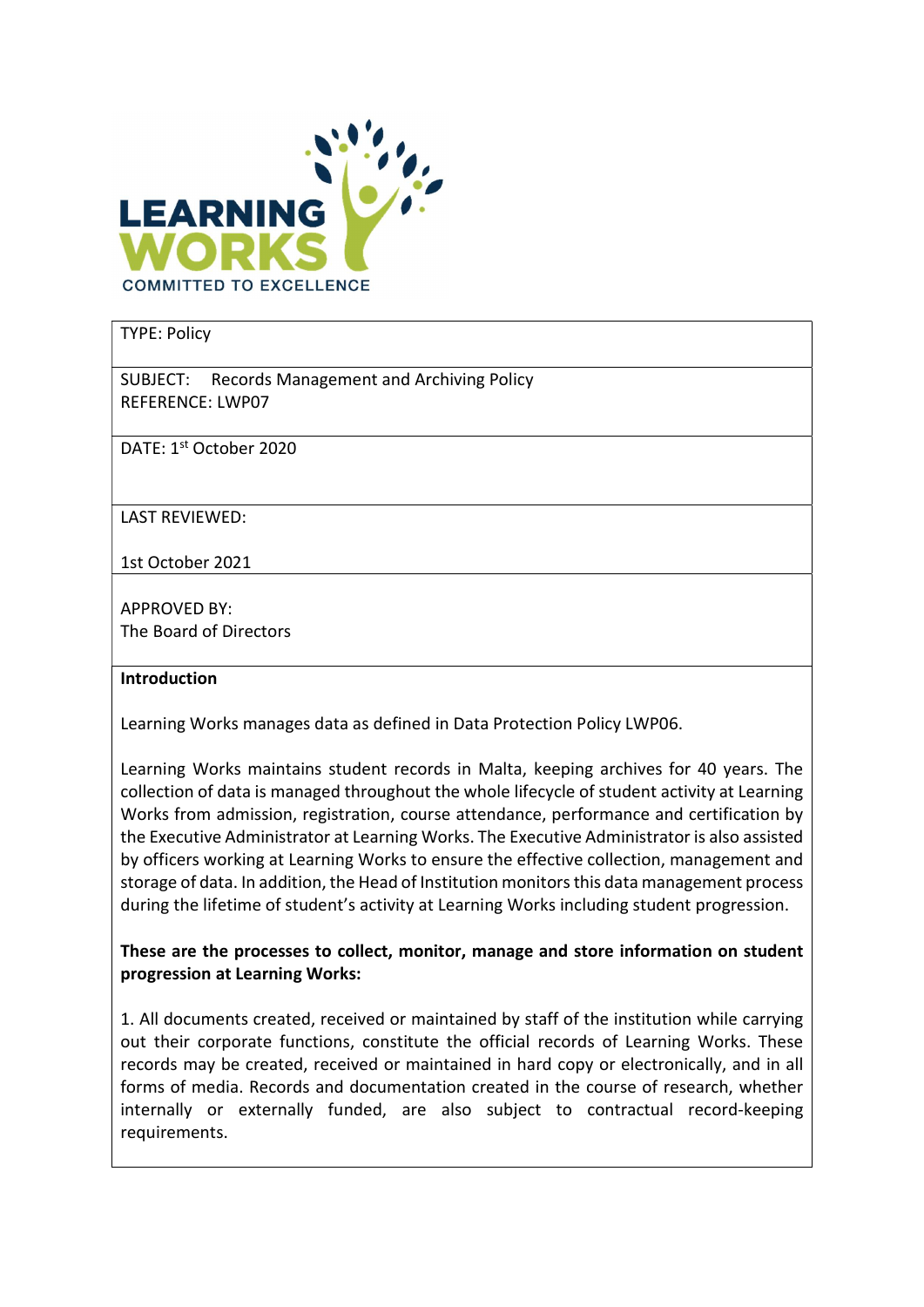2. The persons within Learning Works responsible for the collation, processing, retention and analysis of data collated are the Head of Institution and the Executive Administrator who is also responsible for the day-to-day administrative work related to Learning Works. Additionally, other administrative staff including the Internal Quality Assurance team (IQA) also have responsibility for the data they are working on.

3. Learning Works recognises that the efficient management of its records is necessary to support its core functions, to comply with its legal and regulatory obligations and to contribute to the effective management of the institution.

4. The records provide evidence of functions executed and activities performed and comprise a vital source of information as to how and why decisions were taken. Their effective management is therefore necessary to ensure that the records maintained are authentic, reliable and complete and to ensure that they are protected and preserved as evidence to support future actions and to ensure current and future accountability. This document provides the policy framework through which this effective management can be achieved and audited.

5. A small percentage of Learning Works' records will be selected for permanent preservation as part of the institution's archives, for historical research and as an enduring record of the conduct of business.

6. Learning Works strives to retain constant communication with the student. Such communication takes place before, during and after the end of the course. Thus, the gathering of basic reliable information through the application form is important. Before the commencement of every course, Learning Works ensures that the prospective student is fully aware of what is required from him/her, of all the dates of lectures, assignment deadlines and examinations and other important information. During the course the Institution communicates with students to ensure that their learning journey is to their satisfaction and to address any issue that may crop up. Once the students complete the course of studies the Institution may still retain communication with them both to inform them of new courses and opportunities for further study and also to collate data that may be required by the competent authorities or for the purpose of conducting a tracer study. For this purpose, Learning Works retains basic data pertaining to all past students who either successfully completed a course of study or who might have dropped out at some point. Learning Works uses this data to analyse whether the student manages to enter the labour market on obtaining the qualification and/or whether he or she continued to study. This information enables -- Learning Works to plan its future courses.

7. The data and information collected, analysed, managed and stored in an electronic Learning Management System maintained by Learning Works includes:

- Staff and tutor personal records
- Student registration details
- Student attendance records
- Student participation in class
- Student retention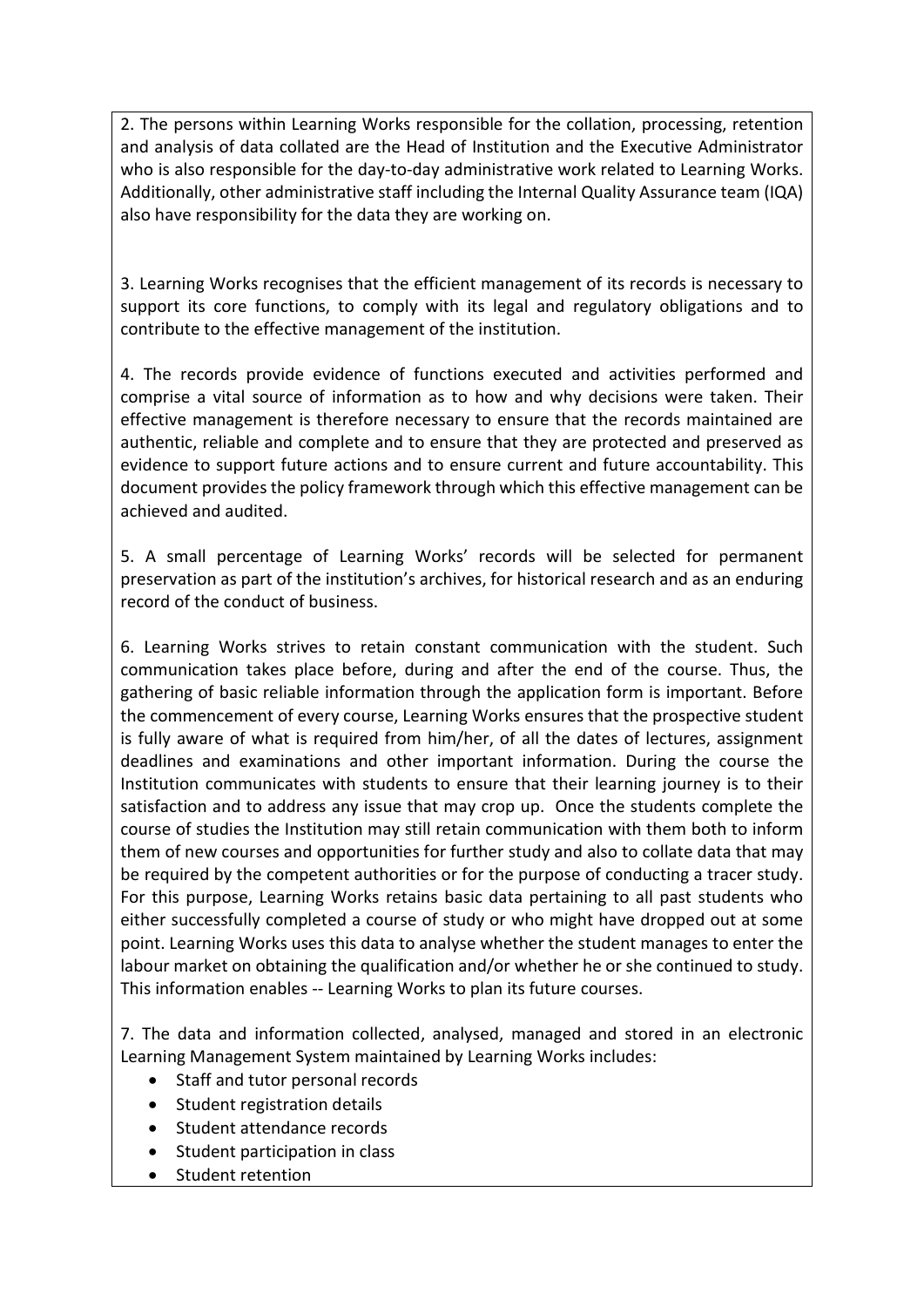- Student success rate
- Results of student assessments and awards
- Student feedback
- Complaints and grievances
- Appeals

#### Definition of Records Management

8. Records management is a field of management responsible for the efficient and systematic application of controls and procedures to the creation, maintenance, use and disposal of records, comprising a series of integrated systems related to the core processes of Learning Works that ensure that evidence of, and information about its business activities and transactions are captured and maintained as viable records. Elements of records management include correspondence and forms management, identification of the staff member responsible for the record, records classification, files management, retention scheduling, disaster planning, vital records protection, inactive records storage and management, archival preservation activities and destruction of records.

#### Objectives and Responsibilities

9. Proper records management is of particular significance in the context of the diversity of Learning Works functions as expressed in its mission statement and policies. Effective records management enables Learning Works to create and maintain records that allow it to:

- conduct business in an orderly, efficient and accountable manner,
- deliver core functions in a consistent and equitable manner,
- support and document policy formulation and managerial decision-making,
- provide consistency, continuity and productivity in management and administration,
- meet legislative and regulatory requirements, including archival, audit, and oversight activities,
- protect the interests of the organisation and the rights of employees, students, clients and present and future stakeholders,
- support and document current and future research and development activities, developments and achievements as well as historical research,
- maintain corporate, personal or collective memory.

10. Learning Works will, through its senior management, ensure the creation and management of authentic, reliable, complete and usable records, capable of supporting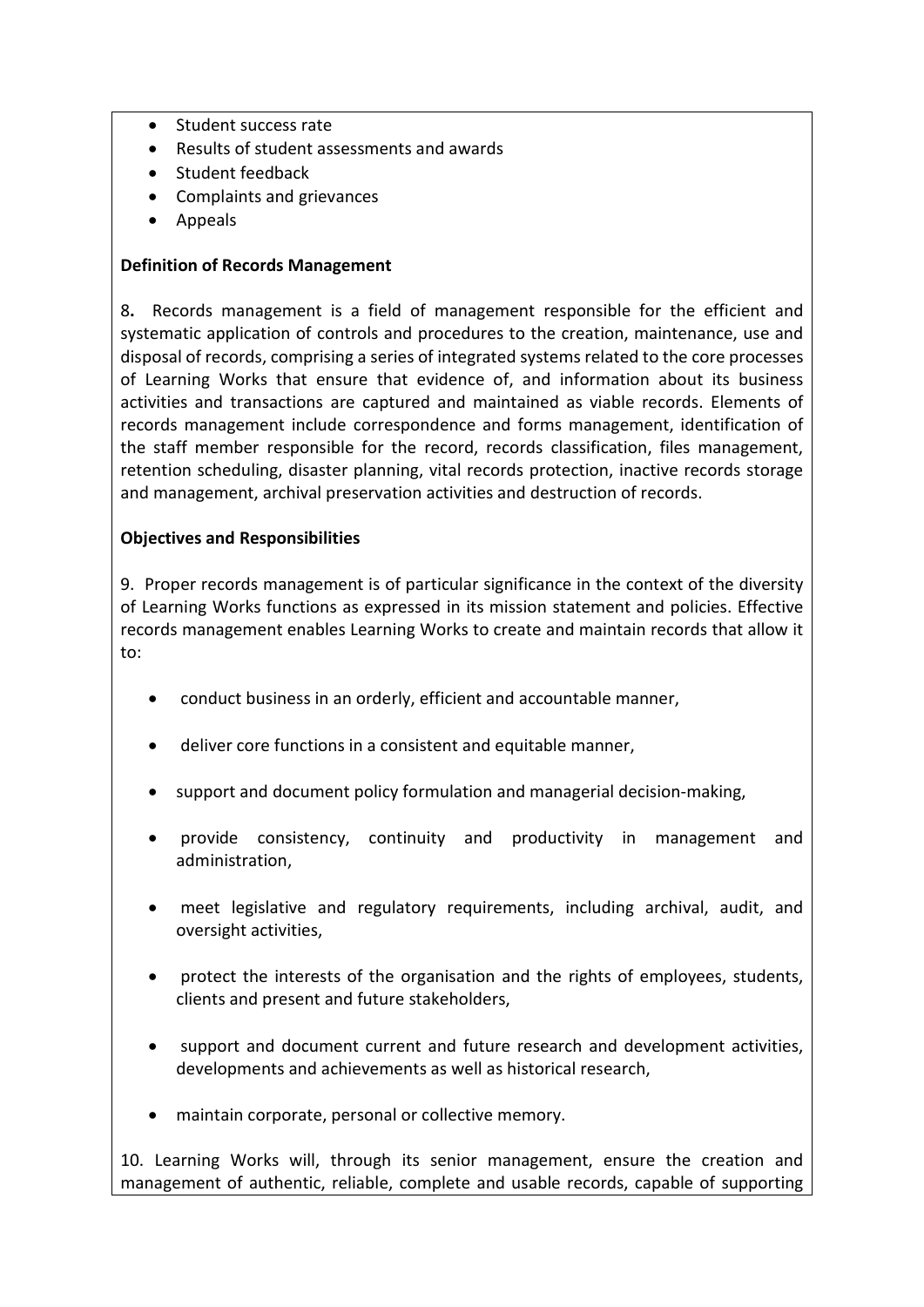Learning Works functions and activities for as long as they are required. The objectives of the policy are to:

- support records management within Learning Works.
- Support organisational compliance with legislation and Learning Works' regulations.
- ensure the preservation of records of permanent value and establish criteria to maintain and assure continued access for Learning Works to appropriate historical records.

11. The Head of Institution and the Executive Administrator have overall responsibility for the management of records, by ensuring that the records created, received and controlled within the administration office, and the systems (electronic or otherwise) and procedures they adopt, are managed in a way which meets the aims of record management policies of Learning Works.

12. The Head of Institution of Learning Works is responsible for drawing up guidelines for good record management practice and promoting compliance with this policy in such a way as to ensure the easy, appropriate and timely retrieval of information.

13. Individual employees must ensure that records for which they are responsible are complete and accurate and are maintained and disposed of in accordance with the records management guidelines of Learning Works.

# Learning Works' Records

14. The records of Learning Works consist of information, regardless of format, created or received by Learning Works officers and employees in the course of performing official functions on behalf of Learning Works and held as evidence of its organisation, functions, policies, decisions, procedures, operations, and internal or external transactions. Records can be recorded on any physical form or medium, including paper or electronic.

15. All records created or received by Learning Works and its officers and employees in the course of their official duties are the property of Learning Works and subject to its overall control and must be created, maintained, used and disposed of in accordance with approved procedures and guidelines.

17. All records created and received by Learning Works or its officers and employees in the course of their official duties must be retained as long as required to meet legal, administrative, financial and operational requirements of Learning Works. The retention of records is not to be longer than necessary.

18. All records created and received by Learning Works and its officers and employees in the course of their official duties must be disposed of in a manner commensurate with the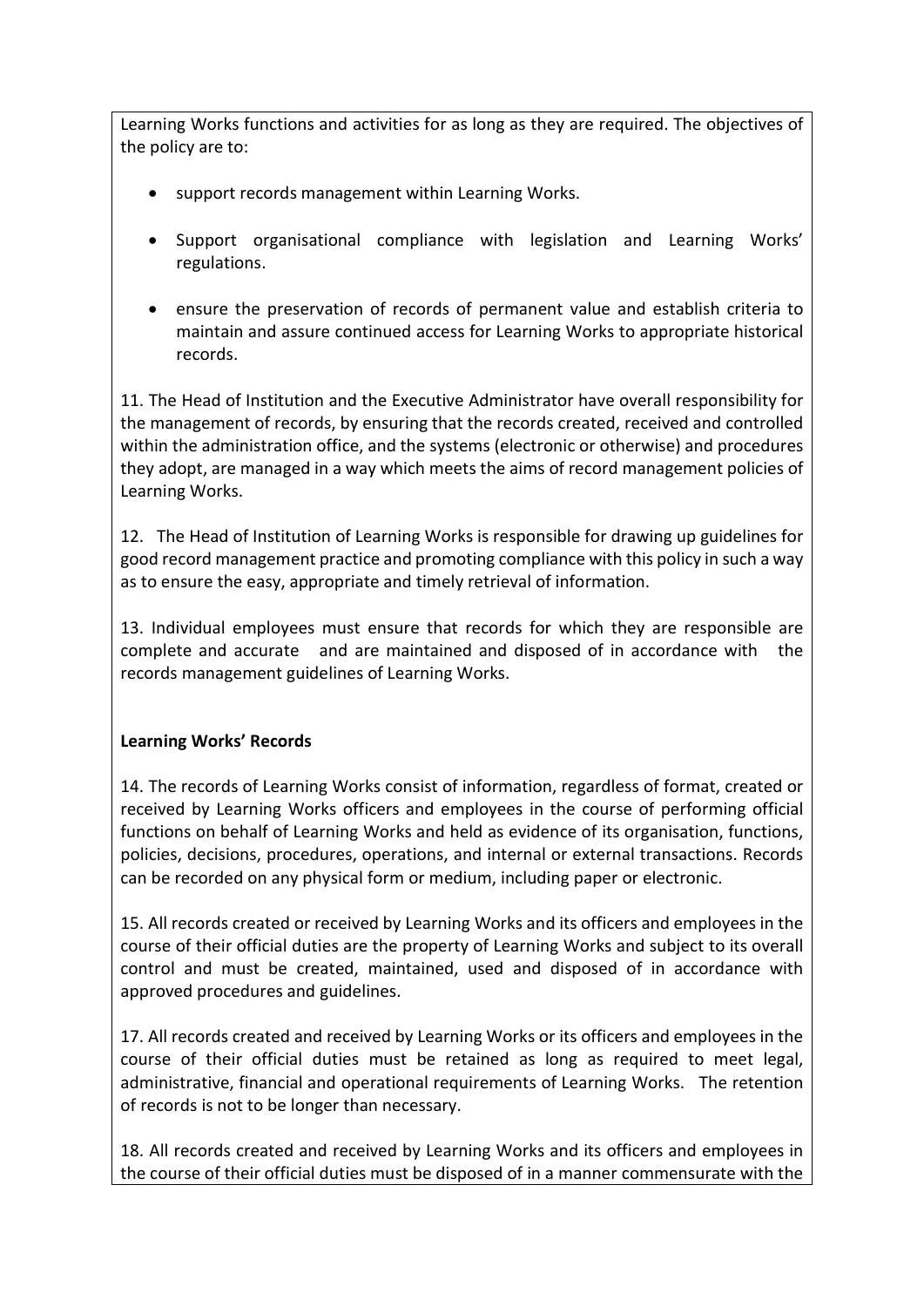confidentiality of the information they contain and shall be managed and stored in a suitable format to retain quality, relevance, accessibility, durability and reliability.

19. All records created and received by Learning Works and its officers and employees in the course of their official duties that are permanently preserved must remain subject to the control of those officers and employees.

20. Learning Works acknowledges its responsibility to give adequate support to the records management function through appropriate resourcing, the development and periodic review of a records management implementation plan and records classification scheme. It also issues a records retention schedule and best practice guidelines.

## Relationship with Existing Policies and Legislation

21. This policy has been formulated within the context of Learning Works' mission and objectives, its policies and guidelines, national legislation and professional standards for records management. It is intended to act as a framework to support standards and promote compliance with legislative and regulatory environments.

## Learning Works Archiving Policy

## 1. Introduction

1.1 The Archiving Policy is subsidiary to the Records Management Policy, existing to clarify and ensure the implementation of archival issues encapsulated in the Records Management Policy.

1.2 Learning Works has an obligation, in line with the Records Management Policy, to implement and preserve good archiving procedures and processes.

## 2. Definition of Archives

Archives are generally defined as:

- Records that are preserved permanently because of their enduring value
- The building, room, or storage area where archival material is kept

• An organisation responsible for archival material (e.g. the National Archives). Learning Works extends this to include records that are preserved semi-permanently, and those records which are stored where it is not feasible to include them in situ in the office environment.

## 3. Archival Records of Learning Works

• The archival records of Learning Works are those records which are no longer current, but which have been chosen to be preserved, for a specified length of time.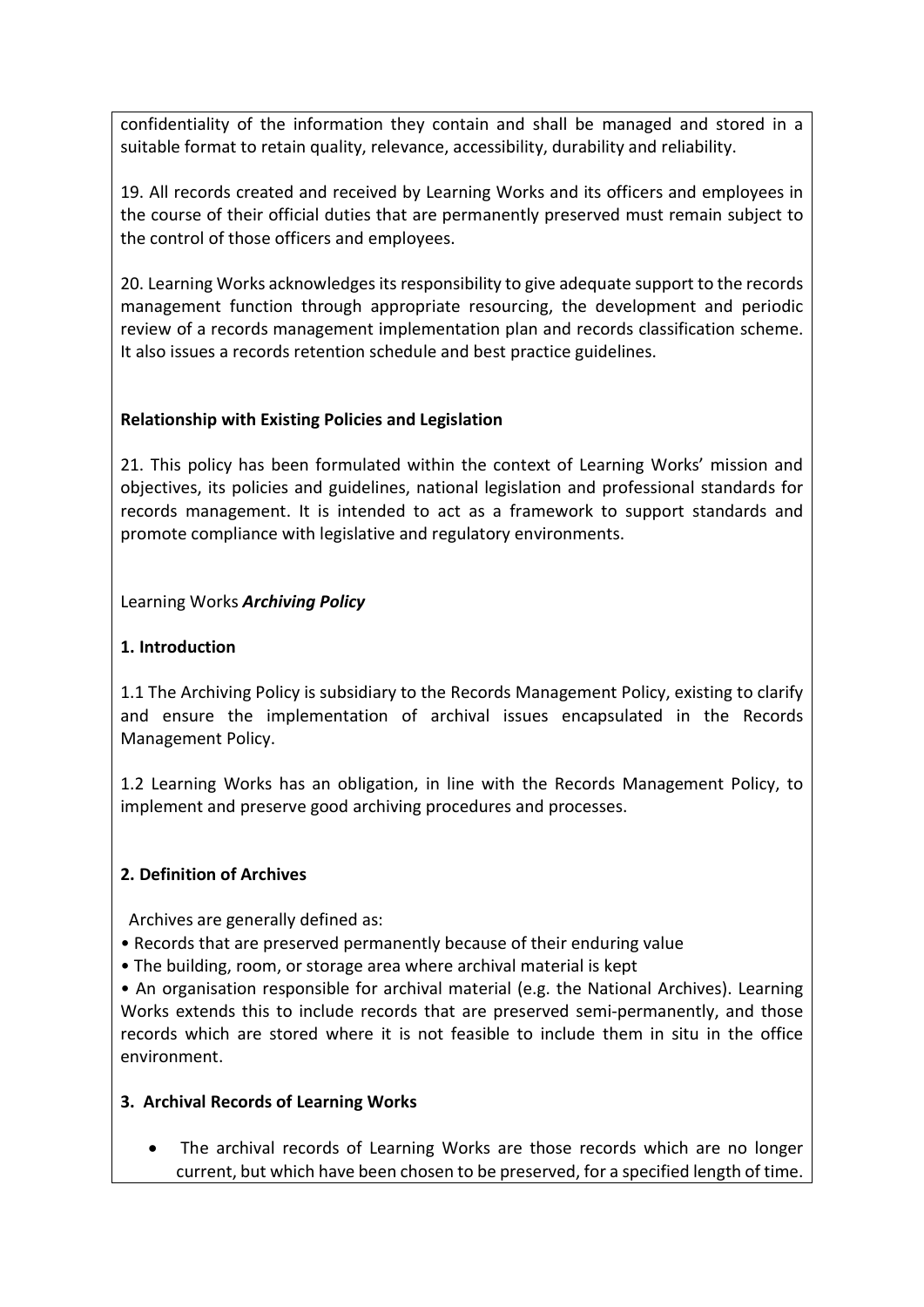The records that are eligible to become archives may need to be kept permanently because they are evidential, or for some other legal reason. They may be a historical record of the academy. They may have a wider value to the community. Or they may have a business need value.

3.3 The Archives might consist of: Learning Works' historical data, correspondence of senior officers, building contract documents and financial records, past student records, research records of former staff and students, photographs and ephemera, records of collaborations with outside bodies. There may be others.

3.4 These records may be original documents, often unique, and they may be irreplaceable. An archival record may be the only copy that exists anywhere.

3.5 Archival records could be in any format or medium. They can exist electronically, although the vast majority may well be in paper.

# 4. Objectives and Responsibilities

4.1 All records placed in the Learning on-site physical storage system of Learning Works will have a review date, when they will be referred to the person responsible for their storage.

4.2 The format or medium of archival records will be appropriate to the length of their retention, and to changes to technology, in terms of equipment or obsolescence. Archival documents by their nature will be permanent or semi-permanent, and so the medium chosen to store them should be long-lasting.

## Recommendations for the Storage and Exhibition of Archival Documents.

4.3 It is the aim of Learning Works to have a central archive for historical documents with permanent value, but those archives with a local significance will continue to be dispersed around Learning Works.

4.4 Learning Works will adhere to data protection principles as set out in the Data Protection Act when storing and keeping personal data.

4.5 Learning Works will be aware of the obligations placed upon it by the International Community and other related legislation, when storing and keeping its archival records.

4.6 Learning Works will be aware of its obligations to its students and staff, both past and present, when storing and keeping archival records.

4.7 Learning Works will adopt appropriate and adequate security measures for storage of and access to archival records in whatever format, dependent on the record type.